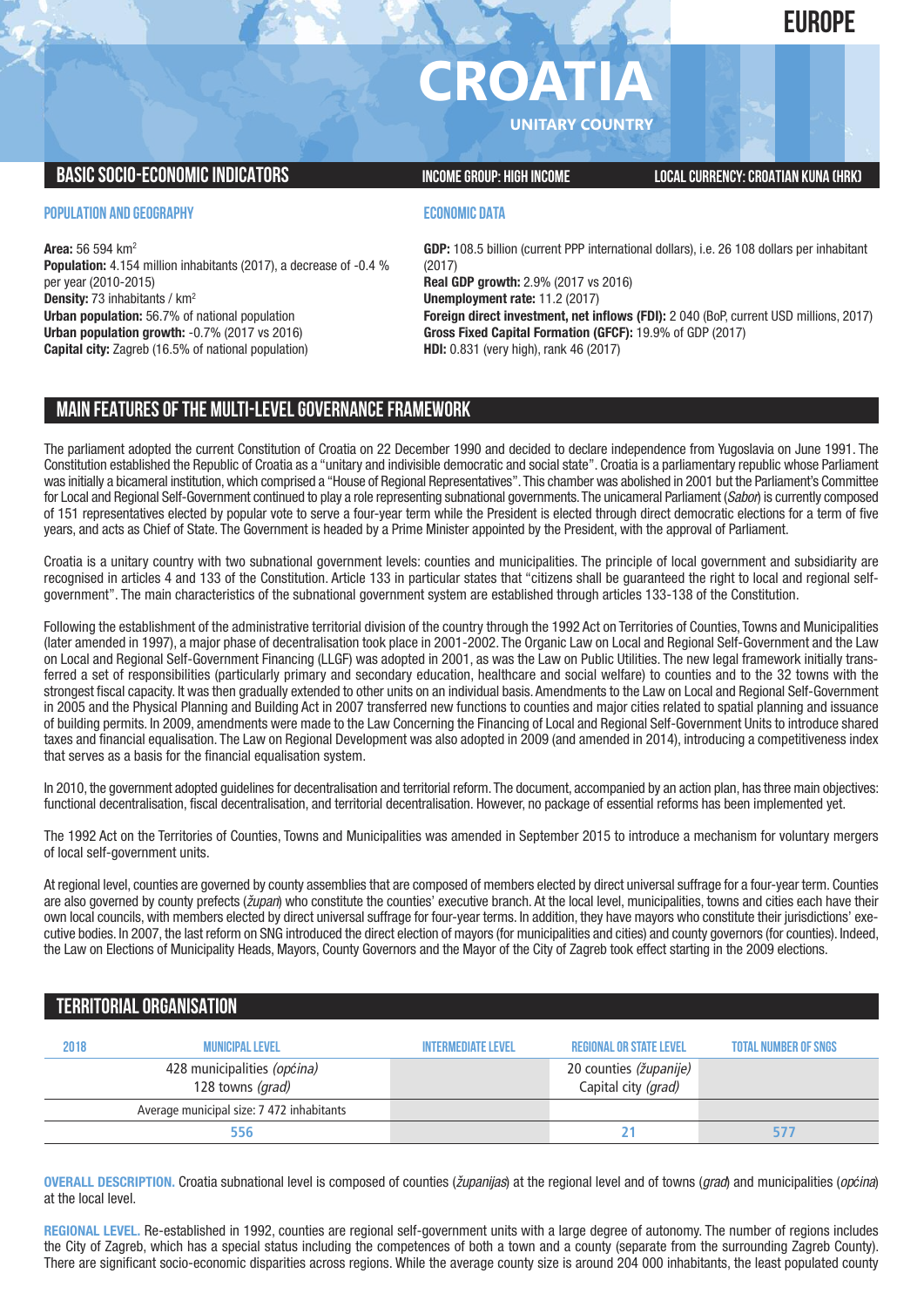(Lika-Senj) has 51 000 inhabitants while the city of Zagreb has almost 800 000 inhabitants. In 2018, the City of Zagreb and four counties (Međimurje, Istria, Dubrovnik-Neretva and Zagreb) accounted for half of national GDP, whereas most counties from Adriatic Croatia were lagging behind. Counties are gathered into two units for statistical purposes: Adriatic Croatia (7 counties) and Continental Croatia (14 counties).

**MUNICIPALITIES AND INTER-MUNICIPAL CO-OPERATION.** The municipal level comprises 128 towns (*grad*) and 428 municipalities (*općina*), a number which has more than trebled since 1990, when there were just 172 municipalities. "Town" status is given to municipalities with more than 10 000 inhabitants. The average town size is 24 000 inhabitants. In 2005, a specific category was created for "large towns" with more than 30 000 inhabitants (currently 17), with a wider scope of competences. Municipalities are smaller and mainly rural. Overall, Croatian towns and municipalities have around 7 500 inhabitants on average (with a median size of 2 900 inhabitants), although approximately 73% of municipalities have less than 5 000 inhabitants, and even 32% less than 2 000 inhabitants. There are also 6 762 settlements, which are sub-divisions that can be established by municipalities and towns, with their own councils. The City of Zagreb has a two-tier sub-municipal organisation with 17 urban quarters and 218 neighbourhood boards. Its status is guaranteed by a separate piece of legislation, i.e. the Act of the City of Zagreb.

In 2015, a new piece of legislation on voluntary mergers of local government units was introduced to streamline territorial divisions and improve the delivery of public services. However, no financial incentives were included in the measure and no mergers took place in 2017. To limit the effects of municipal fragmentation, the Strategy of Public Administration Development 2015-2020 also mentions inter-municipal co-operation as part of local government co-operation, but no specific framework has been implemented yet.

There is a state territorial administration, represented by a State Administration Office at county level, which performs the tasks of the central government whose Head is appointed by the government. In the City of Zagreb the mayor is responsible for central government administration.

# **SUBNATIONALGOVERNMENT RESPONSIBILITIES**

The distribution of responsibilities is determined by the Organic Law on Local and Regional Self-Government as well as by the Act on the State Administration System (as amended in 2007) concerning state-delegated functions.

Counties have both exclusive and delegated competences, which must be approved through ministerial consensus. They include the granting of building permits, social protection, education and fire safety. At local level, towns and municipalities perform tasks of local significance, which directly address the needs of citizens and which are not assigned to state bodies by the Constitution or by the law. However, the assignments of responsibilities is asymmetric according to the type of municipality. Most responsibilities transferred since 2001 have been made to towns with the strongest fiscal capacity. Overall, many smaller local government units have limited powers due to their relative lack of capacity. The distribution of responsibilities across levels of government is considered complex because of this asymmetric process and overlapping responsibilities between the central and subnational levels of government.

### **Main responsibilitysectors and sub-sectors**

|                                    | <b>REGIONAL LEVEL</b>                                                | <b>MUNICIPAL LEVEL</b>                                  |  |  |
|------------------------------------|----------------------------------------------------------------------|---------------------------------------------------------|--|--|
| 1. General public services         | Regional administration;                                             | Municipal administration;                               |  |  |
|                                    | Issuance of construction and renting permits (except in large towns) | Construction and renting permits (only for large towns) |  |  |
|                                    |                                                                      |                                                         |  |  |
| 2. Public order and safety         |                                                                      | Fire protection and civil protection                    |  |  |
| 3. Economic affairs/transports     | Economic development; Transport and traffic infrastructures;         | Maintenance of municipal roads (towns);                 |  |  |
|                                    | Maintenance of county and local roads                                | Traffic management; Local transport                     |  |  |
|                                    |                                                                      |                                                         |  |  |
| 4. Environmental protection        |                                                                      | Protection and improvement of natural environment       |  |  |
| 5. Housing and community amenities | Regional and urban planning                                          | Spatial and urban planning; Utility services;           |  |  |
|                                    |                                                                      | Organisation of settlements and housing                 |  |  |
|                                    |                                                                      |                                                         |  |  |
| 6. Health                          | Healthcare (including hospitals)                                     | Primary health protection                               |  |  |
| 7. Recreation, culture & religion  | Social and cultural institutions                                     | <b>Culture: Sports</b>                                  |  |  |
|                                    |                                                                      |                                                         |  |  |
| 8. Education                       | Secondary education                                                  | Primary education                                       |  |  |
| 9. Social protection               | Social welfare (cash benefits); Child care                           | Social welfare; Child care                              |  |  |
|                                    |                                                                      |                                                         |  |  |

# **SUBNATIONAL GOVERNMENT FINANCE**

| Scope of fiscal data: counties, municipalities, towns, Capital City of Zagreb, hospitals, schools and kindergartens, | <b>SNA 2008</b> | Availability of fiscal data: | Quality/reliability of fiscal data: |
|----------------------------------------------------------------------------------------------------------------------|-----------------|------------------------------|-------------------------------------|
| as well as county road authorities.                                                                                  |                 | High                         | <b>High</b>                         |
|                                                                                                                      |                 |                              |                                     |

**GENERAL INTRODUCTION.** The 2001 Law on Local and Regional Self-Government Financing (LLGF) and the amended Budget Acts regulate the local finance system and budgets. They define sources for financing for the counties, the towns and municipalities, including the various types of taxation, non-tax revenues and the equalisation fund distributed among the different levels and non-tax income. They state that SNGs' own revenues should be proportional to their tasks, and they should be able to use them freely. The LLGF was amended in December 2017, with the aim to simplify the financing system and to increase transparency. It introduced a new system of fiscal equalisation, through a new revenue-sharing model across subnational governments.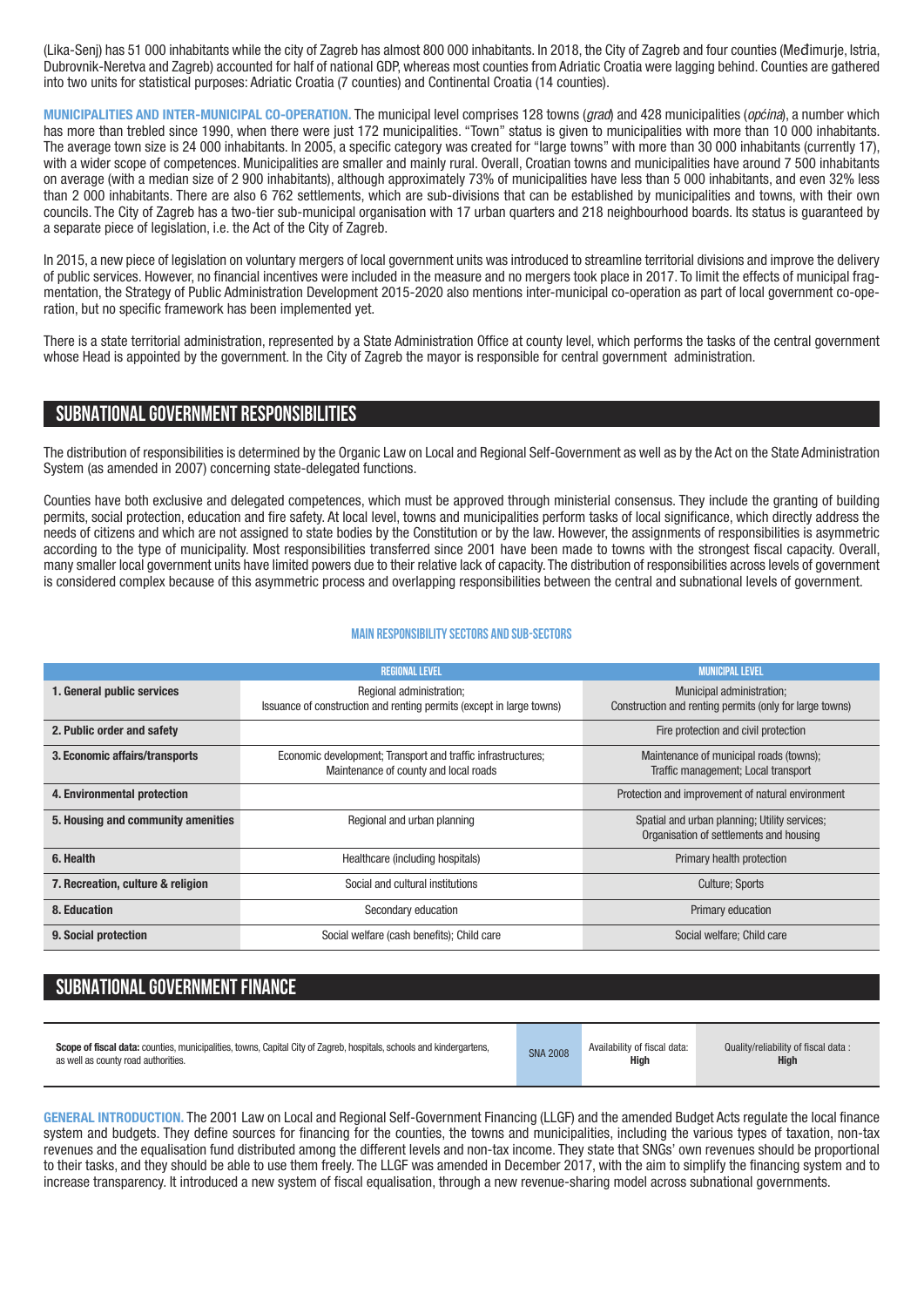**SUBNATIONAL GOVERNMENT EXPENDITURE BY ECONOMIC CLASSIFICATION** 

| 2016                            | <b>DOLLARS PPP / INH.</b> | $%$ GDP | % SNG EXPENDITURE | % GENERAL GOVERNMENT EXPENDITURE<br><b>(SAME EXPENDITURE CATEGORY)</b> |  |  |
|---------------------------------|---------------------------|---------|-------------------|------------------------------------------------------------------------|--|--|
| <b>Total expenditure</b>        | 2769                      | 11.7%   | 100%              |                                                                        |  |  |
| Inc. current expenditure        | 2 4 2 7                   | 10.2%   | 87.6%             | Total expenditure<br>24.7%                                             |  |  |
| Staff expenditure               | 1262                      | 5.3%    | 45.6%             |                                                                        |  |  |
| Intermediate consumption        | 805                       | 3.4%    | 29.1%             | 46.8%<br>Staff expenditure                                             |  |  |
| Social expenditure              | 94                        | 0.4%    | 3.4%              |                                                                        |  |  |
| Subsidies and current transfers | 260                       | 1.1%    | 9.4%              |                                                                        |  |  |
| Financial charges               | 6                         | $0.0\%$ | 0.2%              | 2.5%<br>Social benefits                                                |  |  |
| <b>Others</b>                   | N                         | $0.0\%$ | 0.0%              |                                                                        |  |  |
| Incl. capital expenditure       | 343                       | 1.4%    | 12.4%             | Direct investment<br>34.4%                                             |  |  |
| Capital transfers               | 72                        | 0.3%    | 2.6%              |                                                                        |  |  |
| Direct investment (or GFCF)     | 270                       | 1.1%    | 9.8%              | 40%<br>50%<br>30%<br>10%<br>20%                                        |  |  |

**CROATI** 

**UNITARY COUNTRY**

**EXPENDITURE.** Despite the decentralisation process, SNG spending as a percentage of both GDP and public expenditure is lower than the EU28 average (15.5% of GDP and 33.4% of public expenditure in 2016). Municipalities and towns are responsible for the bulk of spending at the subnational level. SNG staff expenditure account for a significant share of SNG expenditure (45.6% vs 32.9% in the EU28) and total public staff expenditure (46.8% vs 50.9% in the EU28). The increase in the number of municipalities and towns and decentralised tasks has also resulted in an increase in SNG staff (it increased by almost 7% between 2010 and 2015). New fiscal rules set limits on the salaries of local officials. Overall, per capita spending is the highest in the smallest municipalities, where administrative expenditure is the highest line item.

**DIRECT INVESTMENT.** SNG investment represents a low share of public investment compared to the EU average (34.3% vs 50.9% in 2016). However, SNG investment as a share of GDP is on par with the EU28 average. Since the crisis and 2014, SNG investment has decreased due to increasing operational costs and wages. It decreased by 6.2% per year in real terms between 2007 and 2017. It currently constitutes 9% of subnational spending. In 2016, 74% of SNG investment was channelled to general public services, and 6.4% to education infrastructure.

## **SUBNATIONALGOVERNMENTEXPENDITURE BYFUNCTIONALCLASSIFICATION – COFOG**

Two SNG spending areas stand out: general public services and education. In 2016, general public services as a percentage of overall SNG spending was much higher than the EU average (35.2% vs 16.5% in 2016). Public administration costs are high and administrative functions absorb more than one-third of SNG expenditure. For smaller municipalities this figure can reach one half. SNG spending on education comes next (31.2% vs 19.6% in the EU28), yet SNGs do not cover teacher and staff wages (which are funded by central authorities). They are, however, responsible for construction, maintenance, school equipment, etc. The share of healthcare is also significant, above the EU average (13.1% in 2016), as SNGs are responsible for the structural upkeep of facilities and equipment in health institutions owned by the municipalities. They are also in charge of modernising health institutions. Municipalities and towns are responsible for the bulk of spending in primary education, housing, transport and roads and recreational activities, whereas counties spend more on other educational areas and healthcare. On the other hand, spending on transport and R&D is low and has decreased over the past few years.



### **SUBNATIONALGOVERNMENT REVENUE BYCATEGORY**

| 2016                 | <b>DOLLARS</b><br>PPP / INH. | % GDP   | % GENERAL GOVERMENT REVENUE<br>(SAME REVENUE CATEGORY) |     | % SNG REVENUE  |                         |                     |                    |                   |
|----------------------|------------------------------|---------|--------------------------------------------------------|-----|----------------|-------------------------|---------------------|--------------------|-------------------|
| <b>Total revenue</b> | 2767                         | 11.7%   | 25.2%                                                  | 60% |                | 48.8%                   |                     |                    |                   |
| Tax revenue          | 1061                         | 4.5%    | 17.2%                                                  |     | 38.4%          |                         |                     |                    |                   |
| Grants and subsidies | 1 351                        | 5.7%    |                                                        | 40% |                |                         |                     |                    |                   |
| Tariffs and fees     | 300                          | 1.3%    |                                                        | 20% |                |                         |                     |                    |                   |
| Property income      | 54                           | 0.2%    |                                                        |     |                |                         | 10.9%               |                    |                   |
| Other revenues       | 0                            | $0.0\%$ |                                                        | 0%  |                |                         |                     | 2.0%               | $0.0\%$           |
|                      |                              |         |                                                        |     | Tax<br>revenue | Grants and<br>subsidies | Tariffs<br>and fees | Property<br>income | Other<br>Revenues |